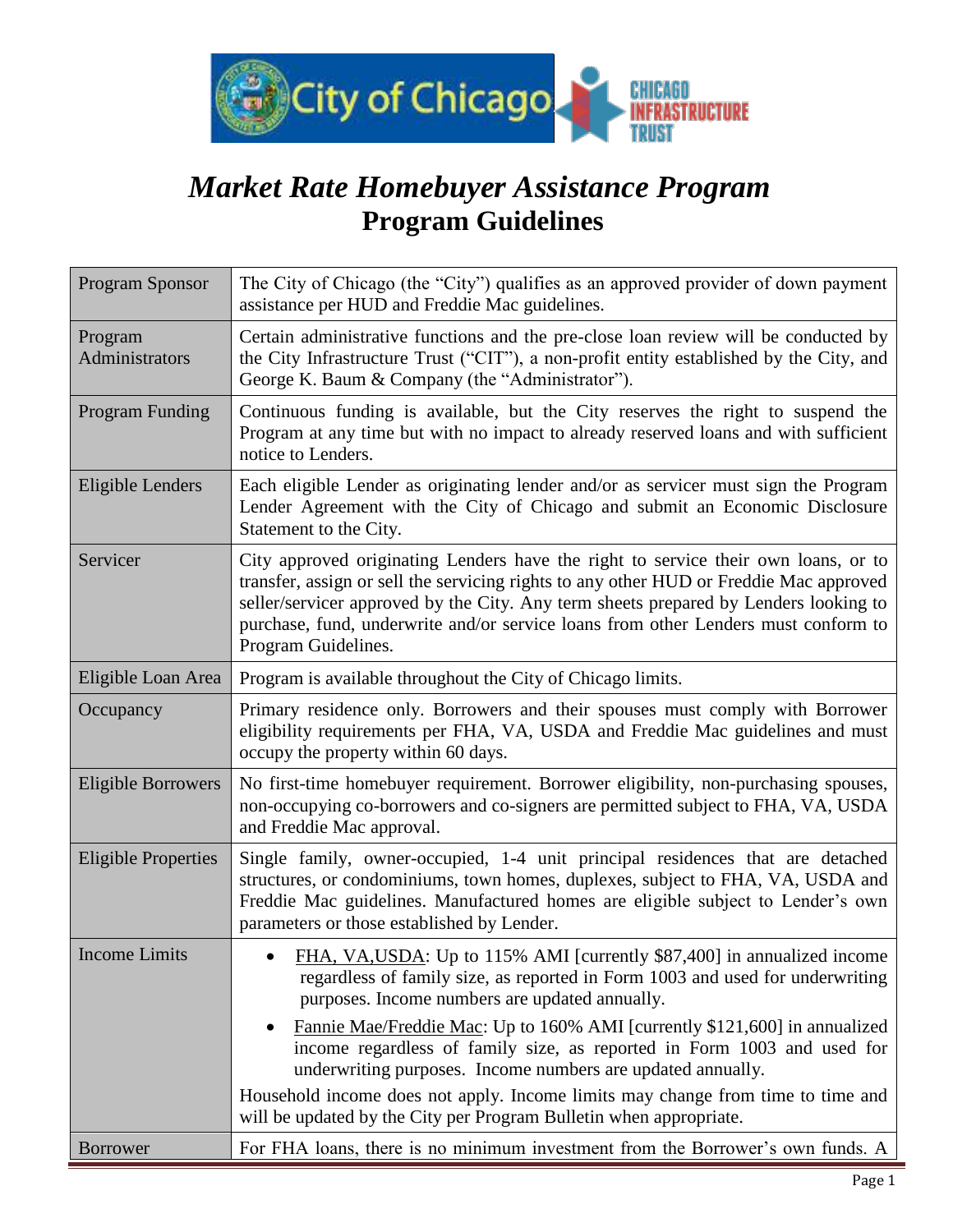| Investment           | Borrower must contribute a minimum $\lceil $1,000 \rceil$ from their own funds (may not be<br>gifted), or such greater amount as required by the Mortgage Insurers. The contribution<br>can be in the form of earnest money, cash at closing or costs related to the transaction<br>paid outside of closing if identified on the HUD-1. |  |
|----------------------|-----------------------------------------------------------------------------------------------------------------------------------------------------------------------------------------------------------------------------------------------------------------------------------------------------------------------------------------|--|
| <b>Credit Scores</b> | FHA, VA and USDA Loans: minimum credit score per FHA, VA and USDA<br>guidelines, subject to any overlays as required by the Lender or<br>Lender/Servicer.<br>Fannie Mae/Freddie Mac Loans: 640 minimum credit score for loan products<br>offered under the Fannie Mae HFA Preferred and Freddie Mac HFA<br>Advantage programs.          |  |
|                      | Note: An indicator score must be established for each application and meet required<br>minimums. If any of the Borrowers do not have a usable credit score, the mortgage<br>loan application is NOT eligible per HFA Preferred and HFA Advantage guidelines.                                                                            |  |
| Lender Overlays      | Lenders may introduce their own credit and underwriting overlays that must not<br>exceed the limits set forth herein by the City.                                                                                                                                                                                                       |  |

#### **First Loan Terms and Guidelines**

| <b>First Loan Types</b>                | FHA 203(b), 203(b)(2), 203(k) streamlined and standard, 203(h), 234 (c), VA.<br>For 203 K, the Lender or Lender/Servicer will be responsible for administering<br>the escrowed funds and oversee the property rehab.              |  |
|----------------------------------------|-----------------------------------------------------------------------------------------------------------------------------------------------------------------------------------------------------------------------------------|--|
|                                        | Fannie Mae's <i>Home Ready</i> and any other loan up to 97% LTV eligible under<br>Fannie Mae's HFA Preferred. All loans will be sold to Freddie Mac and are<br>therefore subject to Freddie Mac approval.                         |  |
|                                        | Freddie Mac <i>Home Possible</i> and any other conforming loan up to 97% LTV<br>eligible under Freddie Mac HFA Advantage.                                                                                                         |  |
|                                        | Standard Fannie Mae and Freddie Mac Loan products are not available.                                                                                                                                                              |  |
| <b>Transaction Type</b>                | Purchase transactions; rate/term refinancing (no cash back to the Borrower) of an<br>existing loan as permitted per FHA, VA, USDA, Freddie Mac and Mortgage Insurer<br>guidelines.                                                |  |
| <b>First Loan Terms</b>                | 30-year fixed rate fully amortizing first Mortgage Loans only, unless otherwise<br>approved by the City.                                                                                                                          |  |
| Mortgage Loan                          | Lenders and Lender/Servicers will establish their own loan rates and prices:                                                                                                                                                      |  |
| Rates                                  | All Fannie Mae/Freddie Mac Ioans will be priced through Freddie Mac's Cash<br>$\bullet$<br>Window.                                                                                                                                |  |
|                                        | For FHA loans, Lenders may price their own loans through their own delivery<br>$\bullet$<br>channels or price such loans through the Administrator pursuant to a separate<br>Purchase Agreement.                                  |  |
| Price Adjustments/<br><b>Discounts</b> | Unless otherwise specified in a Lender Rate Sheet, there are no price adjustments,<br>discounts and/or delivery fees charged to the Borrower.                                                                                     |  |
| Lender Paid MI                         | Monthly, split and single "Borrower paid" mortgage insurance premiums are<br>permitted from any Freddie Mac approved Mortgage Insurer. Please refer to the<br>appropriate Rate Cards for HFA Advantage for each Mortgage Insurer. |  |
| Rate Locks and<br>Extension            | Rate locks to the Borrower, extensions and extension fees as determined by the<br>Lender.                                                                                                                                         |  |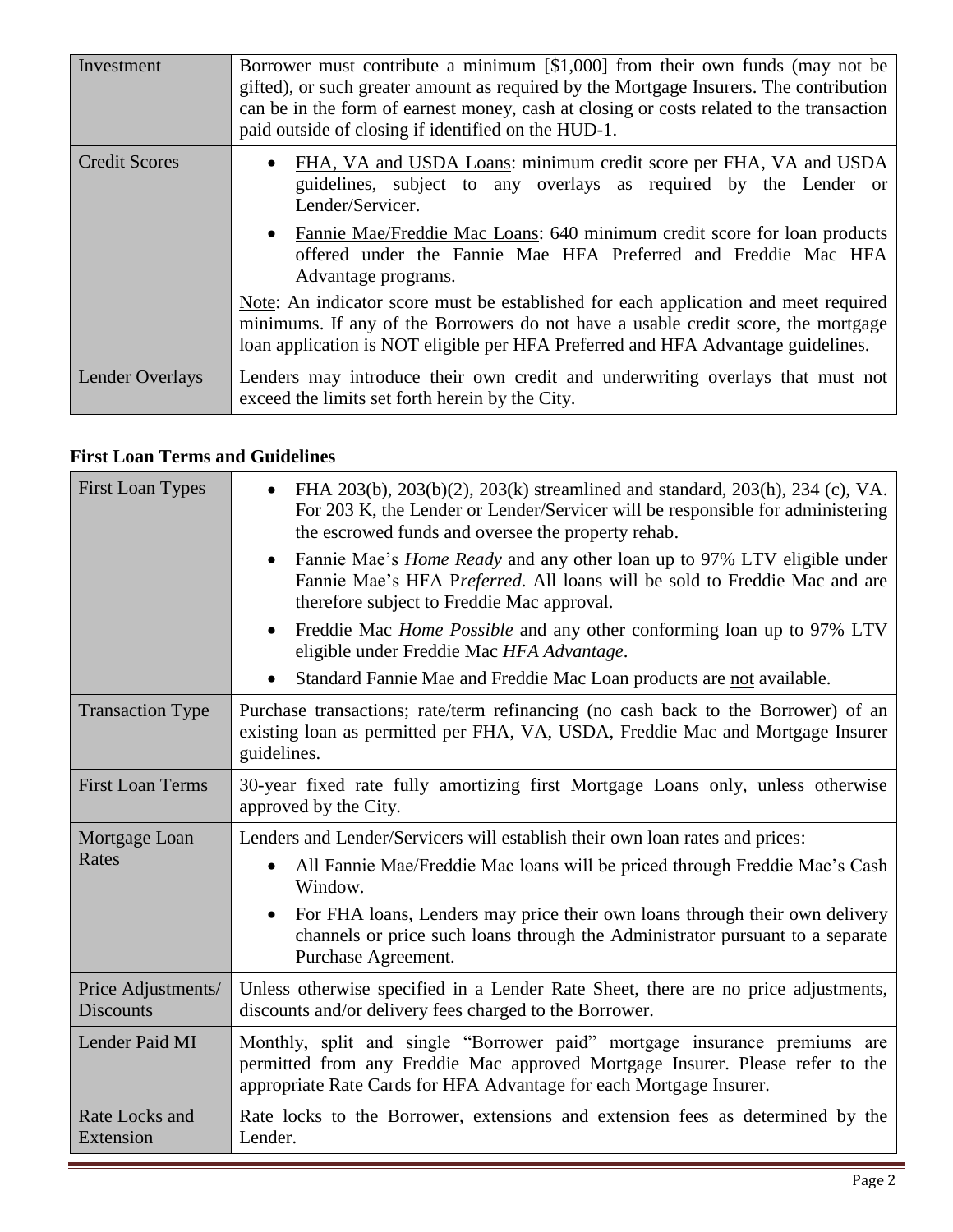| Loan<br>Underwriting/  | • FHA loans must be underwritten in accordance with FHA underwriting<br>guidelines subject to any overlays by Lenders and Lender/Servicers.                                                                                                                                                                                                                                                                                                                                            |  |
|------------------------|----------------------------------------------------------------------------------------------------------------------------------------------------------------------------------------------------------------------------------------------------------------------------------------------------------------------------------------------------------------------------------------------------------------------------------------------------------------------------------------|--|
| Ratios/Reserves        | <i>HFA Preferred</i> is available through Desktop Underwriter (DU) using the<br>"Additional Data" screen, select "HFA Preferred". A DU "Approve/Eligible"<br>is required. Even with a DU Approve/Eligible, Mortgage Loan must qualify<br>for sale to Freddie Mac.                                                                                                                                                                                                                      |  |
|                        | • <i>HFA Advantage</i> is available through Loan Prospector (LP) by selecting "Home<br>Possible Advantage for HFAs" option. Must receive a Risk Class of "Accept".<br>Lenders may ignore purchase eligibility messaging of "ineligible".                                                                                                                                                                                                                                               |  |
|                        | The Lender must consider the Borrower's ability to repay the mortgage loan<br>obligation regardless of the automated underwriting decision. For Qualified<br>Mortgage Loans with debt-to-income ratios exceeding 45%, Lenders should<br>consider higher credit scores or other compensating factors.                                                                                                                                                                                   |  |
|                        | Certain ATR/QM restrictions do not apply for any Mortgage Loan Program<br>administered by a unit of government regardless of the funding source. However, the<br>City's Lenders and Mortgage Loans are subject to the following:                                                                                                                                                                                                                                                       |  |
|                        | • HOEPA requirements as they relate to High Cost Mortgages                                                                                                                                                                                                                                                                                                                                                                                                                             |  |
|                        | TILA requirements for Higher Priced Mortgage Loans (HPMLs)                                                                                                                                                                                                                                                                                                                                                                                                                             |  |
| Manual<br>Underwriting | • FHA, VA and USDA: Permitted subject to FHA, VA and USDA guidelines<br>subject to Lender approval.                                                                                                                                                                                                                                                                                                                                                                                    |  |
|                        | Fannie Mae/Freddie Mac: Manual underwriting is not permitted.                                                                                                                                                                                                                                                                                                                                                                                                                          |  |
| Mortgage               | FHA, VA and USDA: Per FHA, VA and USDA guidelines.                                                                                                                                                                                                                                                                                                                                                                                                                                     |  |
| Insurance              | Fannie Mae/Freddie Mac: HFA Preferred and HFA Advantage require charter<br>coverage from Freddie Mac approved Mortgage Insurers: 18% coverage for<br>95.01-97 loans; 16% coverage for loan LTV up to 95%                                                                                                                                                                                                                                                                               |  |
| <b>First Loan/Home</b> | FHA, VA, USDA, Fannie Mae and Freddie Mac first loan limits apply. There are no                                                                                                                                                                                                                                                                                                                                                                                                        |  |
| <b>Price Limits</b>    | purchase price limits.                                                                                                                                                                                                                                                                                                                                                                                                                                                                 |  |
| <b>Buydowns</b>        | Temporary buydowns are permitted per HUD and Freddie Mac guidelines but the<br>Borrower Assistance may not be used for such purpose.                                                                                                                                                                                                                                                                                                                                                   |  |
| Homebuyer<br>Education | Required for Borrowers on title who are first time homebuyers. Borrowers may attend<br>local homebuyer education courses with counseling centers approved by the City.<br>Please refer to the City's homebuyer counseling web site at:<br>http://www.cityofchicago.org/city/en/depts/dcd/supp_info/homeownership_housingco<br>unselingcenters.html for a list of approved homebuyer counselors.<br>The completion of the course by the Borrower(s) and the receipt of a Certificate of |  |
|                        | Completion is a condition for the loan closing.                                                                                                                                                                                                                                                                                                                                                                                                                                        |  |

### **Servicing Requirement**

| Servicing             | FHA, VA, USDA, Fannie Mae and Freddie Mac Ioans must be serviced in accordance                                            |
|-----------------------|---------------------------------------------------------------------------------------------------------------------------|
| <b>Obligations</b>    | with HUD and Freddie Mac servicing and all federal and state regulatory guidelines.                                       |
| <b>Servicing Fees</b> | 19-69 basis point servicing fee loans pooled within GNMA securities; 25 basis points<br>for Fannie Mae/Freddie Mac loans. |
| Servicing             | Release   If servicing is sold, transferred or assigned, servicing release premiums determined by                         |
| Premiums (SRP)        | purchasing Lender/Servicer.                                                                                               |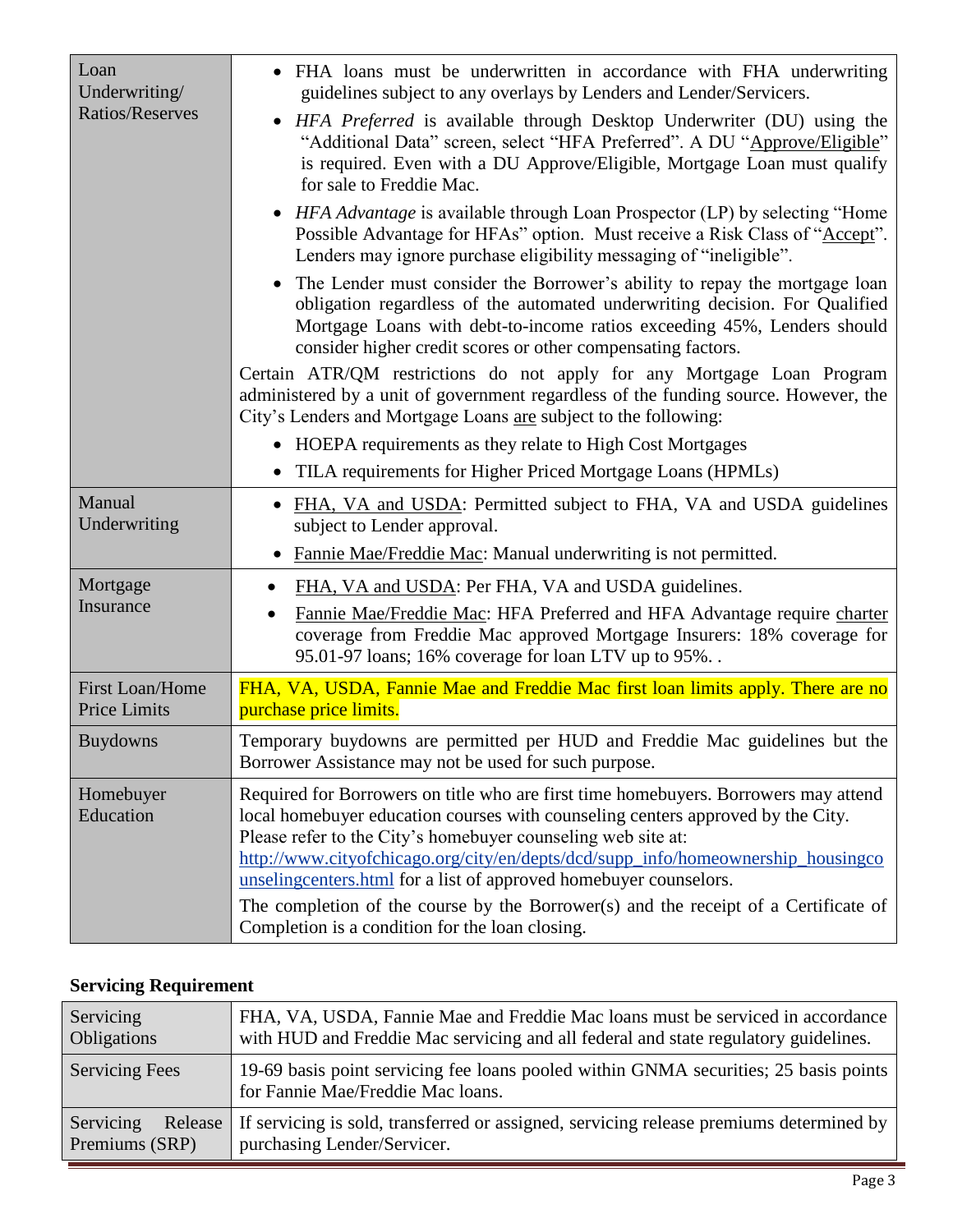#### **Borrower Assistance**

| <b>Borrower</b><br>Assistance                                              | FHA, VA and USDA: City Grant of any amount up to 5% of the home purchase<br>price.                                                                                                                                                                                                                                                                                                                                                                                                                                                                     |  |
|----------------------------------------------------------------------------|--------------------------------------------------------------------------------------------------------------------------------------------------------------------------------------------------------------------------------------------------------------------------------------------------------------------------------------------------------------------------------------------------------------------------------------------------------------------------------------------------------------------------------------------------------|--|
| Sponsored by the<br>City                                                   | $FNMA/Freddie Mac$ : City Grant of any amount up to $7\%$ of the home purchase<br>price for loans up to 97% LTV. Actual Borrower Assistance options will be<br>represented on the daily Lender Rate Sheets and are subject to change.                                                                                                                                                                                                                                                                                                                  |  |
|                                                                            | May be applied towards the Borrower's down payment or closing costs. Other<br>$\bullet$<br>than earnest money reimbursement, or items paid by the Borrower outside of<br>closing, there can be no cash back to the Borrower.                                                                                                                                                                                                                                                                                                                           |  |
|                                                                            | The Grant must be identified on the HUD-1 settlement statement as a "City of<br>$\bullet$<br>Chicago Grant". For HUD's FHA Loan Underwriting and Transmittal Summary,<br>the City's EIN is                                                                                                                                                                                                                                                                                                                                                             |  |
| <b>Borrower</b><br>Assistance<br><b>Repayment Terms</b><br>and Forgiveness | For FHA, USDA, VA Loans: The original Grant amount is subject to repayment,<br>with no accrued interest, if the property is sold or if the Mortgage Loan is<br>refinanced within five (5) years from the loan closing date. The amount due shall<br>be reduced pro rata for each full month (60 months) the Borrower remained in the<br>home (no reduction is given for partial months). After the five (5) year<br>anniversary, the repayment obligation shall be forgiven in full and the subordinate<br>lien released free and clear.               |  |
|                                                                            | For Fannie Mae/Freddie Mac Loans: The original Grant amount is subject to<br>repayment, with no accrued interest, if the property is sold or if the Mortgage<br>Loan is refinanced within ten (10) years from the loan closing date. The amount<br>due shall be reduced pro rata for each full month (120 months) the Borrower<br>remained in the home (no reduction is given for partial months). On the ten $(10)$<br>year anniversary date, the repayment obligation shall be forgiven in full and the<br>subordinate lien released free and clear. |  |
|                                                                            | • For all loans, Borrower will be asked to sign a recorded Mortgage, Retention and<br>Subordination Agreement and a Mortgagor's Acknowledgement.                                                                                                                                                                                                                                                                                                                                                                                                       |  |
| <b>Closing Cost</b><br>Assistance                                          | Lender may offer additional premium pricing to the Borrower, to be advanced by the<br>Lender, towards the Borrower's cash to close other than the down payment in<br>accordance with HUD and Freddie Mac disclosure guidelines.                                                                                                                                                                                                                                                                                                                        |  |
| <b>Other Assistance</b>                                                    | Program may be combined with the City's Mortgage Credit Certificate<br>(MCC), provided that the Borrower qualify for all terms and conditions as set<br>forth in these Program Guidelines and the MCC Description.                                                                                                                                                                                                                                                                                                                                     |  |
|                                                                            | Program may be combined with any other City of Chicago subsidy or<br>assistance provided that the Borrower qualify for these Program Guidelines<br>and those required for the additional subsidy or assistance.                                                                                                                                                                                                                                                                                                                                        |  |

### **Funding and Compliance Procedures**

| Pre-Close<br><b>Funding Request</b> | Grant   FHA Loans: With a minimum 2 business day notice, Lenders must email the City's<br>escrow agent with the following: |  |
|-------------------------------------|----------------------------------------------------------------------------------------------------------------------------|--|
|                                     | $\checkmark$ Grant Funding Request Form                                                                                    |  |
|                                     | $\checkmark$ Homebuyer Education Certificate (first-time homebuyers only)                                                  |  |
|                                     | $\checkmark$ Underwriter Approval (e.g., FHA Loan Underwriter and Transmittal                                              |  |
|                                     | Summary)                                                                                                                   |  |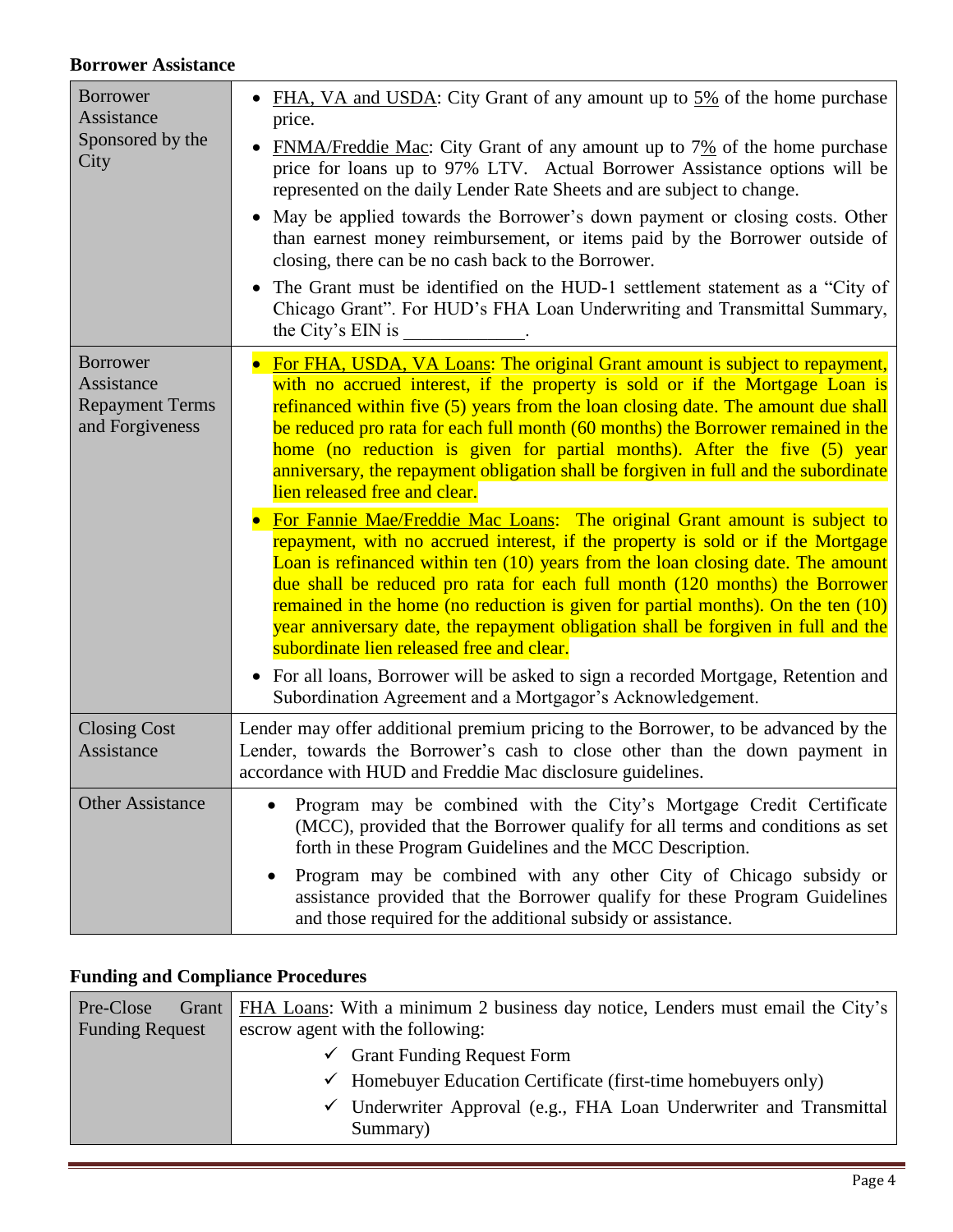|                                                      | The City reserves the right to either: (i) wire transfer the Grant funds directly to the<br>loan closing agent or title company, or (ii) to instruct the Lender to advance the Grant<br>amount at the loan closing on behalf of the City for the benefit of the Borrower.<br>Freddie Mac Loans: The Lender is required to advance the Grant amount at the loan<br>closing on behalf of the City for the benefit of the Borrower.                                                                                                                                                                                                                                                                                                 |  |  |
|------------------------------------------------------|----------------------------------------------------------------------------------------------------------------------------------------------------------------------------------------------------------------------------------------------------------------------------------------------------------------------------------------------------------------------------------------------------------------------------------------------------------------------------------------------------------------------------------------------------------------------------------------------------------------------------------------------------------------------------------------------------------------------------------|--|--|
| Post-Closing<br>Mortgage Loan<br>File                | Within 20 business days from the loan closing, the Lender is responsible for emailing<br>the Administrator with the following documents:<br>$\checkmark$ Final and executed HUD-1 Settlement Statement<br>$\checkmark$ Loan Underwriter and Transmittal Summary<br>Signed and recorded Mortgage, Retention and<br>Subordination<br>Agreement<br>← Assignment Agreement (Fannie Mae/Freddie Mac Loans)<br>$\checkmark$ Signed Mortgagor's Acknowledgement<br>✓                                                                                                                                                                                                                                                                    |  |  |
| Grant<br>Reimbursement<br>and Program Fee<br>Payment | On the fifth $[5th]$ day of each month, for all Mortgage Loans for which post-closing<br>documents were received in the previous calendar month, the Administrator shall list<br>all loans for which a post-closing mortgage loan file was received in the previous<br>calendar month, with an accounting of any Assistance Grant reimbursement due the<br>Lender (Fannie Mae/Freddie Mac Ioans), any Assistance Grant reimbursement due the<br>City (FHA, VA and USDA loans), and the applicable Program Fee payable to the City<br>and an invoice for any net amount due the City or any amount due the lender. If<br>agreeable to the Lender, wire transfer arrangements for such payments shall be<br>expedited accordingly. |  |  |

### **Compensation, Seller Contributions and Program Participation Fee**

| Lender<br>Compensation | Lenders may charge the Borrower an origination fee of up to 1%, and<br>$\bullet$<br>reasonable and customary yields spreads for such loan types, but total Lender<br>compensation may not exceed [2.5%] of the funded Qualified Mortgage Loan<br>amount. |
|------------------------|----------------------------------------------------------------------------------------------------------------------------------------------------------------------------------------------------------------------------------------------------------|
|                        | • Reasonable and customary fees and closing costs, as long as such<br>compensation payments are fully disclosed to the Borrower in accordance with<br>federal, state and local laws and regulations.                                                     |
|                        | Seller Contribution   Permitted subject to FHA, VA, USDA, Fannie Mae and Freddie Mac guidelines.                                                                                                                                                         |

| Administrator | City of Chicago Investment Trust |       |  |
|---------------|----------------------------------|-------|--|
|               |                                  |       |  |
|               | George K. Baum & Company         |       |  |
|               |                                  | Email |  |